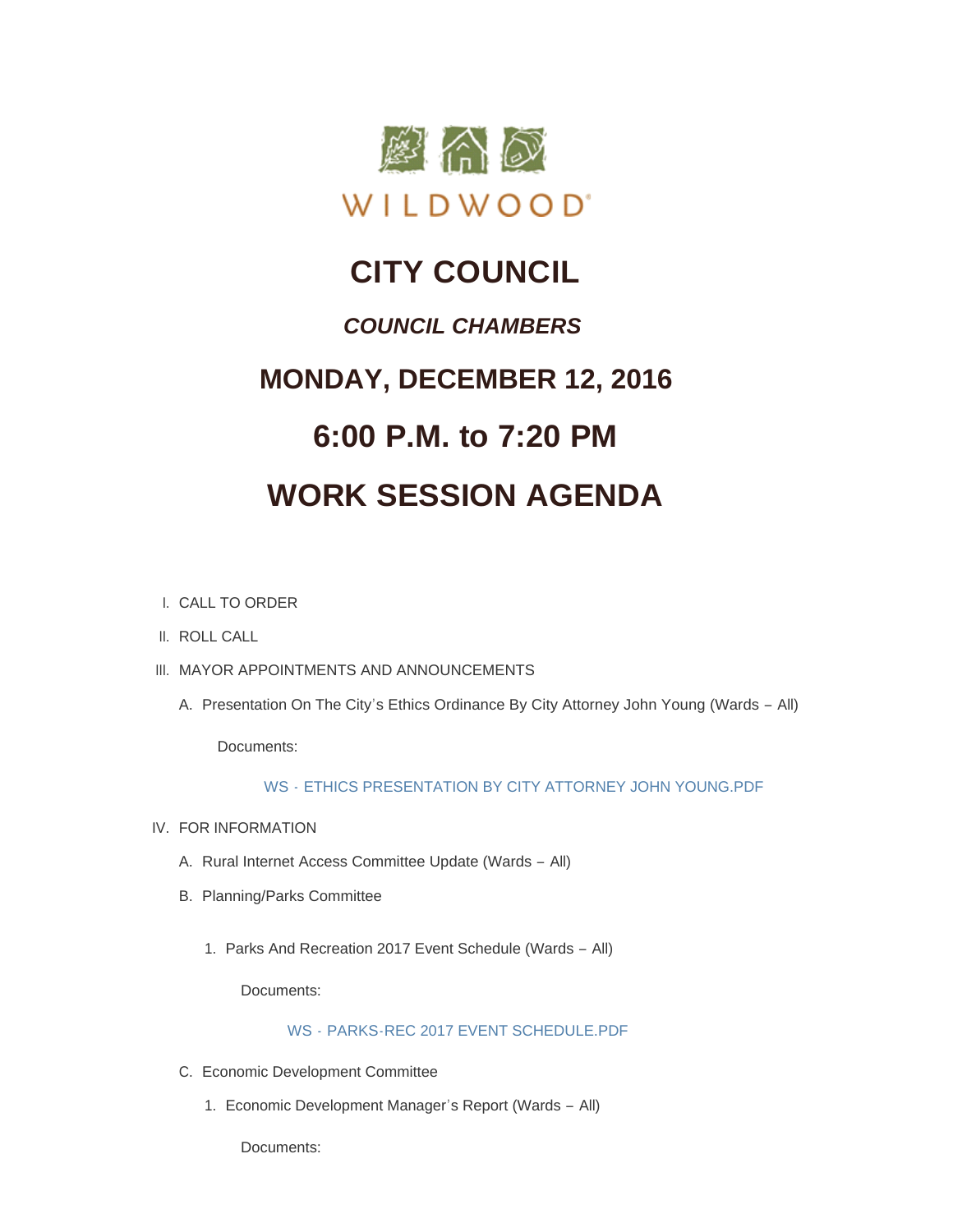#### WS - [ECONOMIC DEVELOPMENT MANAGER REPORT FROM 11-28-16](http://mo-wildwood.civicplus.com/AgendaCenter/ViewFile/Item/9229?fileID=13456)  EDC MEETING.PDF

2. Proposed Hidden Valley Event In 2018 – Tough Mudder Competition (Ward – Six)

Documents:

WS - HIDDEN VALLEY EVENT - [TOUGH MUDDER 12-12-16.PDF](http://mo-wildwood.civicplus.com/AgendaCenter/ViewFile/Item/9230?fileID=13457)

3. Proposed Agreement With Gerard Marketing Group For 2017 (Wards - All)

Documents:

#### WS - [2017 AGREEMENT WITH GERARD MARKETING GROUP.PDF](http://mo-wildwood.civicplus.com/AgendaCenter/ViewFile/Item/9231?fileID=13458)

- D. Administration/Public Works Committee
	- 1. Construction Inspection Services Contract For Fiscal Year 2017 (Wards All)

Documents:

#### WS - [2017 CONSTRUCTION INSPECTION AND MATERIALS TESTING](http://mo-wildwood.civicplus.com/AgendaCenter/ViewFile/Item/9233?fileID=13459)  CONTRACT.PDF

- E. Board Of Public Safety
	- Four-Way Stop Sign At Pond-Grover Loop Road (Ward Five) 1.

Documents:

#### WS - [ALL-WAY STOP CONTROL AT PGLR AND HICKORY MANOR](http://mo-wildwood.civicplus.com/AgendaCenter/ViewFile/Item/9235?fileID=13460)  DRIVE AND PARADISE PEAK CIR.PDF

- F. Construction Project Update (Wards All)
	- 1. Update Report On Community Park Phase 2 Project Report #4 (Wards All)

Documents:

#### WS - [UPDATE REPORT COMMUNITY PARK PHASE 2 -](http://mo-wildwood.civicplus.com/AgendaCenter/ViewFile/Item/9238?fileID=13462) REPORT 4.PDF

#### V. FOR ACTION

- A. Administration/Public Works Committee
	- 1. Shared Maintenance Agreement With Windsor Crest Homeowners Association (Ward – One)

Direct Budgetary Impact: Average annual cost reduction of \$1,654.00

Documents:

#### WS - [SHARED MAINTENANCE WITH WINDSOR CREST.PDF](http://mo-wildwood.civicplus.com/AgendaCenter/ViewFile/Item/9240?fileID=13463)

Economic Development Committee B.